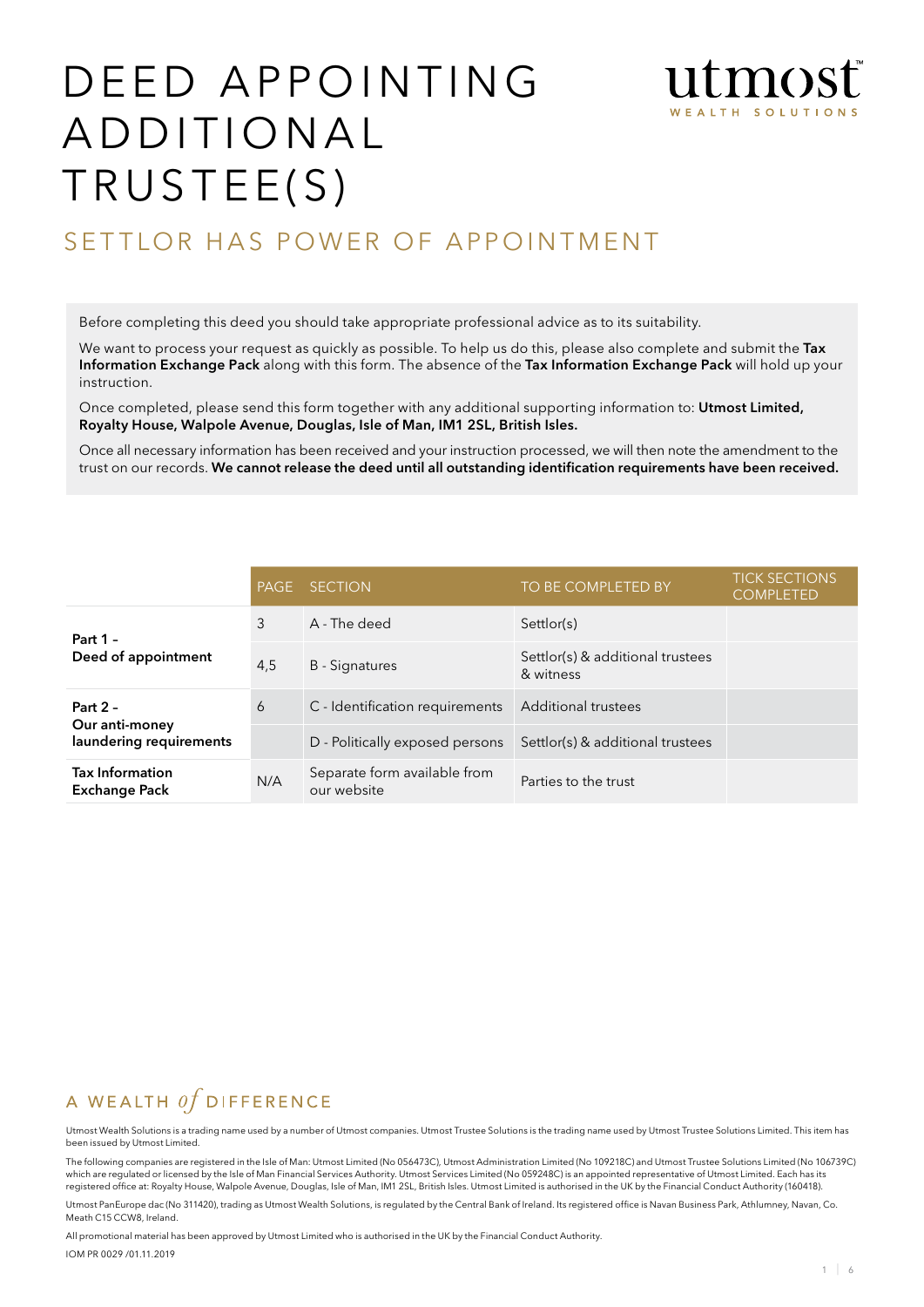# IMPORTANT NOTES

This draft deed is provided for the consideration of the parties and their legal advisers only. We have taken every care in preparing it, but cannot take any responsibility for the legal/tax consequences of using it. Therefore we strongly recommend you consult with your own legal advisers and seek taxation advice in your country(ies) of domicile and/or residence.

This deed should be completed when the Settlor(s), in accordance with the terms of the of the trust, has the power to appoint trustees.

Please complete this form using **blue or black ink** and **BLOCK CAPITALS**. If you make a mistake cross it out, put in the correct words and ensure you initial the correction. Please do not use correction fluid.

Please also ensure the full addresses of the additional trustees are given.

#### HOW WE USE YOUR INFORMATION

We use the information you give us, about yourself and other people, to provide our products and services. In order to support our products and services, we transfer information between different entities within our immediate operating group and to appointed data processors, but we do not transfer information to other parties, unless required to do so by law or regulation. We do not carry out marketing using the information or transfer, or sell, your personal information to others for marketing purposes.

More details about how we use your information, your rights over this information and how you can exercise your rights can be found in the applicable Privacy Notice. We publish our Privacy Notices on our website at www.utmostwealth.com or you can ring us on +44 (0)1624 643 345 and request a copy.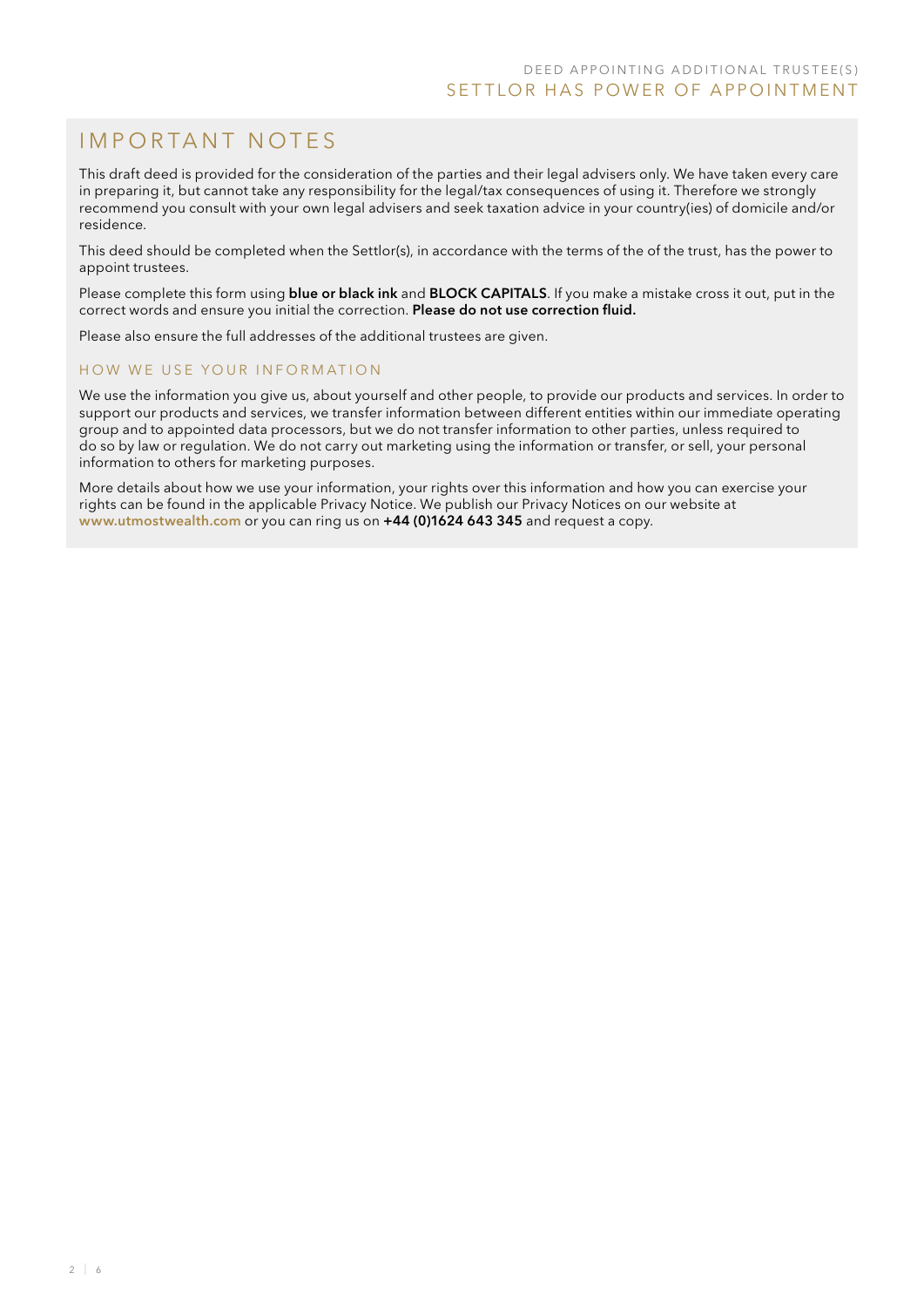## D E ED A P P O IN TING ADD ITIONAL TRUSTEE (S) SETTLOR HAS POWER OF APPOINTMENT

# PART 1 - DEED OF APPOINTMENT

| THE DEED<br>$\overline{A}$                                           |                                                               |                                                             |
|----------------------------------------------------------------------|---------------------------------------------------------------|-------------------------------------------------------------|
| This appointment is made on                                          | d<br>d<br>m<br>m                                              | Leave blank (to<br>be completed by<br>Utmost Limited only). |
| <b>Between</b>                                                       |                                                               |                                                             |
| Name                                                                 |                                                               |                                                             |
| Address                                                              |                                                               |                                                             |
|                                                                      |                                                               |                                                             |
| Postcode                                                             |                                                               |                                                             |
|                                                                      | (hereinafter called 'the Settlor(s)')                         |                                                             |
| of the one part and                                                  |                                                               |                                                             |
|                                                                      | <b>Additional Trustee 1</b><br><b>Additional Trustee 2</b>    |                                                             |
| Title (Mr, Mrs, Miss or Other)                                       |                                                               |                                                             |
| Name                                                                 |                                                               |                                                             |
| Maiden name or any<br>previous names (if applicable)                 |                                                               |                                                             |
| Address                                                              |                                                               |                                                             |
|                                                                      |                                                               |                                                             |
|                                                                      |                                                               |                                                             |
| Postcode                                                             | -<br>-                                                        |                                                             |
| Telephone number                                                     |                                                               |                                                             |
| Email address                                                        |                                                               |                                                             |
| Date of birth                                                        | d<br>d<br>d<br>d<br>m<br>m<br>m<br>m<br>$\vee$<br>y<br>V<br>V | If individual                                               |
| Nationality                                                          |                                                               | If individual                                               |
| Country of birth                                                     |                                                               | If individual                                               |
|                                                                      | (herein called 'the additional Trustee(s)')                   |                                                             |
| of the second part                                                   |                                                               |                                                             |
| Whereas by a Letter of Request/<br><b>Declaration of Trust dated</b> | d<br>d<br>m<br>m<br>У<br>У<br>у                               |                                                             |
|                                                                      |                                                               |                                                             |

in respect of policy(ies) numbered

#### effected by the Settlor(s)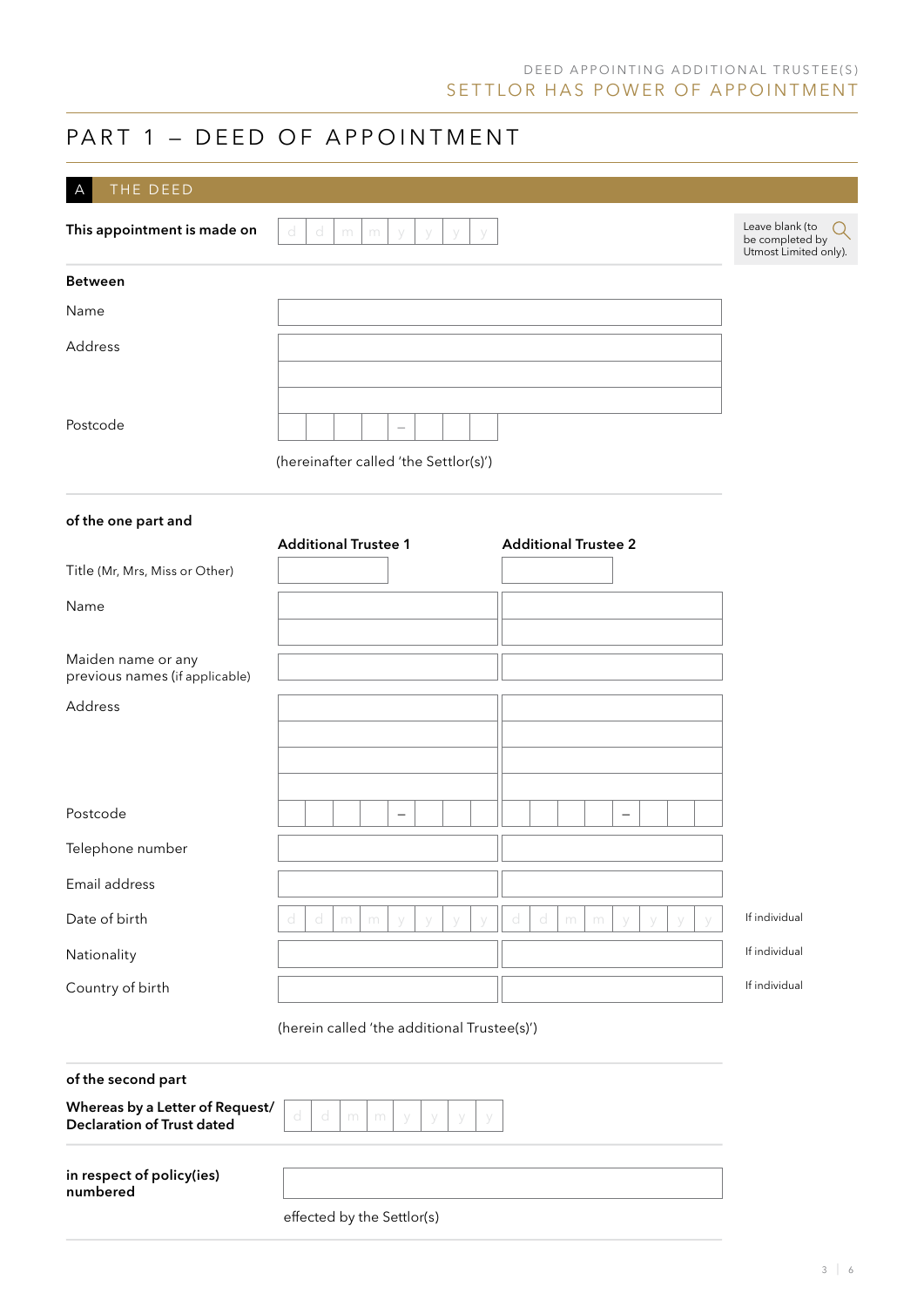## D E ED A P POINTING ADD ITIONAL TRUSTEE (S) SETTLOR HAS POWER OF APPOINTMENT

(and by the further effect of a Deed of Appointment of additional Trustees dated)\*\*

|  | $\cup$ | L. | $d \mid m \mid m \mid$ |  |  |  |  |  |
|--|--------|----|------------------------|--|--|--|--|--|
|--|--------|----|------------------------|--|--|--|--|--|

\*\* Only relevant  $Q$ where previous Appointment of Trustee(s) by separate Deed.

the policy(ies) and the full benefits and all monies which may become payable thereunder and the proceeds of any dealings with the policy(ies) are held by the continuing Trustee(s) upon trusts subject to the terms, powers and provisions set out in the said Letter of Request/Declaration of Trust.\*

\*delete as applicable.

And Whereas the Settlor(s) wish(es) to appoint the additional Trustee(s) to be Trustee(s) of the Trusts of the said policy(ies) to act jointly with the continuing Trustee(s). Now This Appointment Witnesseth that the Settlor(s) in exercise of the statutory power for this purpose and of every (if any) other power so enabling hereby appoint(s) the additional Trustee(s) to be Trustee(s) of the said policy(ies) and to act jointly with the continuing Trustee(s) for all the purposes of the Trusts.

#### B SIGNATURES

#### The Parties have executed this document as a deed on the first date stated above.

Please ensure that all signatures are witnessed by an independent person.

|                                                                      | Settlor 1 |                  |
|----------------------------------------------------------------------|-----------|------------------|
| Signed and delivered<br>as by the said<br>(Full name of the Settlor) |           |                  |
| <b>SIGNATURE</b>                                                     |           | <b>SIGNATURE</b> |
| In the presence of<br>(Full name of<br>independent witness)          |           |                  |
| <b>SIGNATURE</b><br>of independent<br>witness                        |           | <b>SIGNATURE</b> |
| Permanent residential<br>address of witness                          |           |                  |
| Postcode                                                             |           |                  |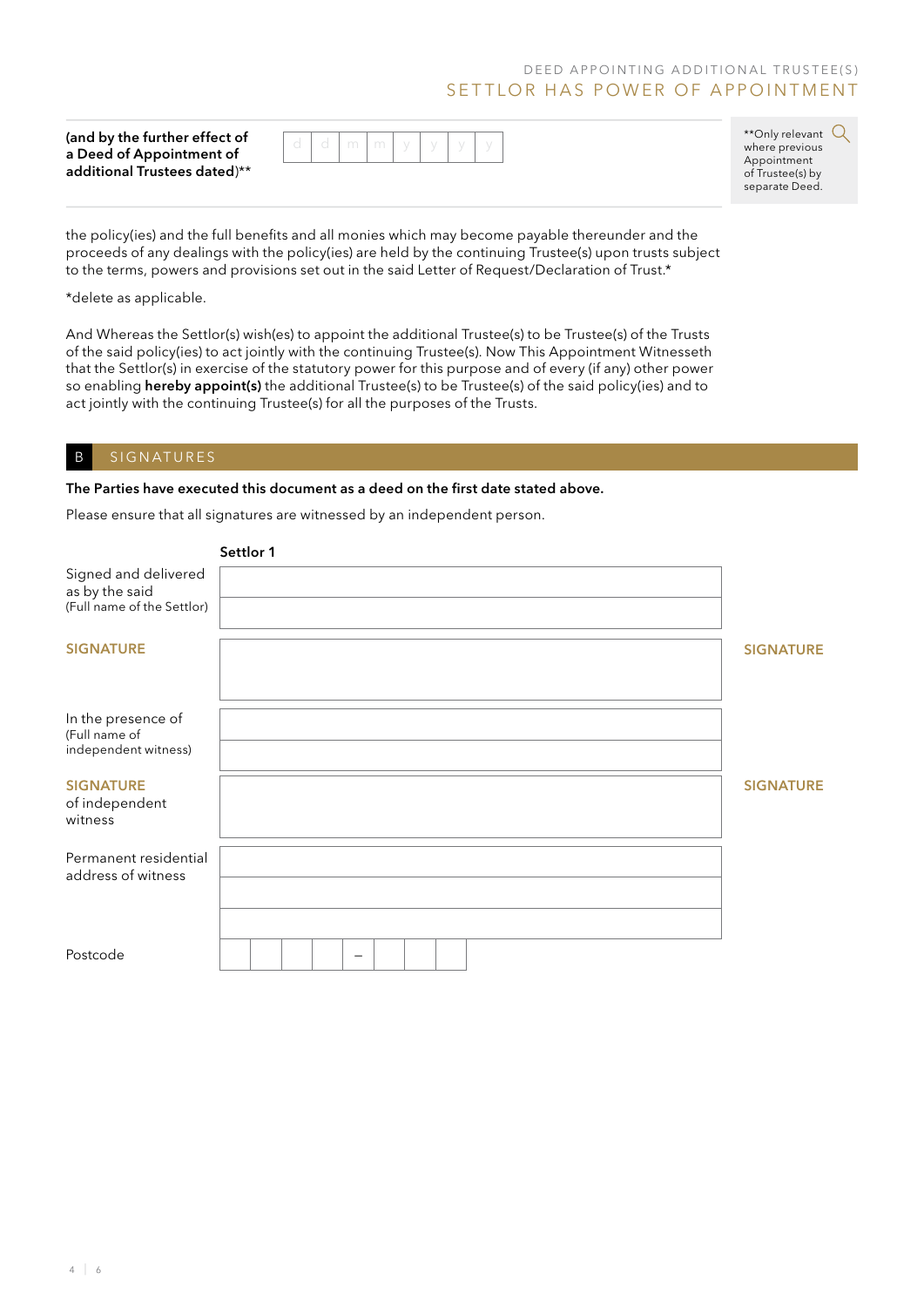## D E E D A P P O IN TIN G ADD ITIONAL TRUSTEE (S) SETTLOR HAS POWER OF APPOINTMENT

|                                                                                    | Settlor 2                |                  |
|------------------------------------------------------------------------------------|--------------------------|------------------|
| Signed and delivered<br>as by the said<br>(Full name of the Settlor)               |                          |                  |
| <b>SIGNATURE</b>                                                                   |                          | <b>SIGNATURE</b> |
| In the presence of<br>(Full name of<br>independent witness)                        |                          |                  |
| <b>SIGNATURE</b><br>of independent<br>witness                                      |                          | <b>SIGNATURE</b> |
| Permanent residential<br>address of witness                                        |                          |                  |
| Postcode                                                                           | $\overline{\phantom{m}}$ |                  |
|                                                                                    | additional Trustee 1     |                  |
| Signed and delivered<br>as by the said<br>(Full name of the<br>additional Trustee) |                          |                  |
| <b>SIGNATURE</b>                                                                   |                          | <b>SIGNATURE</b> |
| In the presence of<br>(Full name of<br>independent witness)                        |                          |                  |
| <b>SIGNATURE</b><br>of independent<br>witness                                      |                          | <b>SIGNATURE</b> |
| Permanent residential<br>address of witness                                        |                          |                  |
| Postcode                                                                           | $\qquad \qquad -$        |                  |